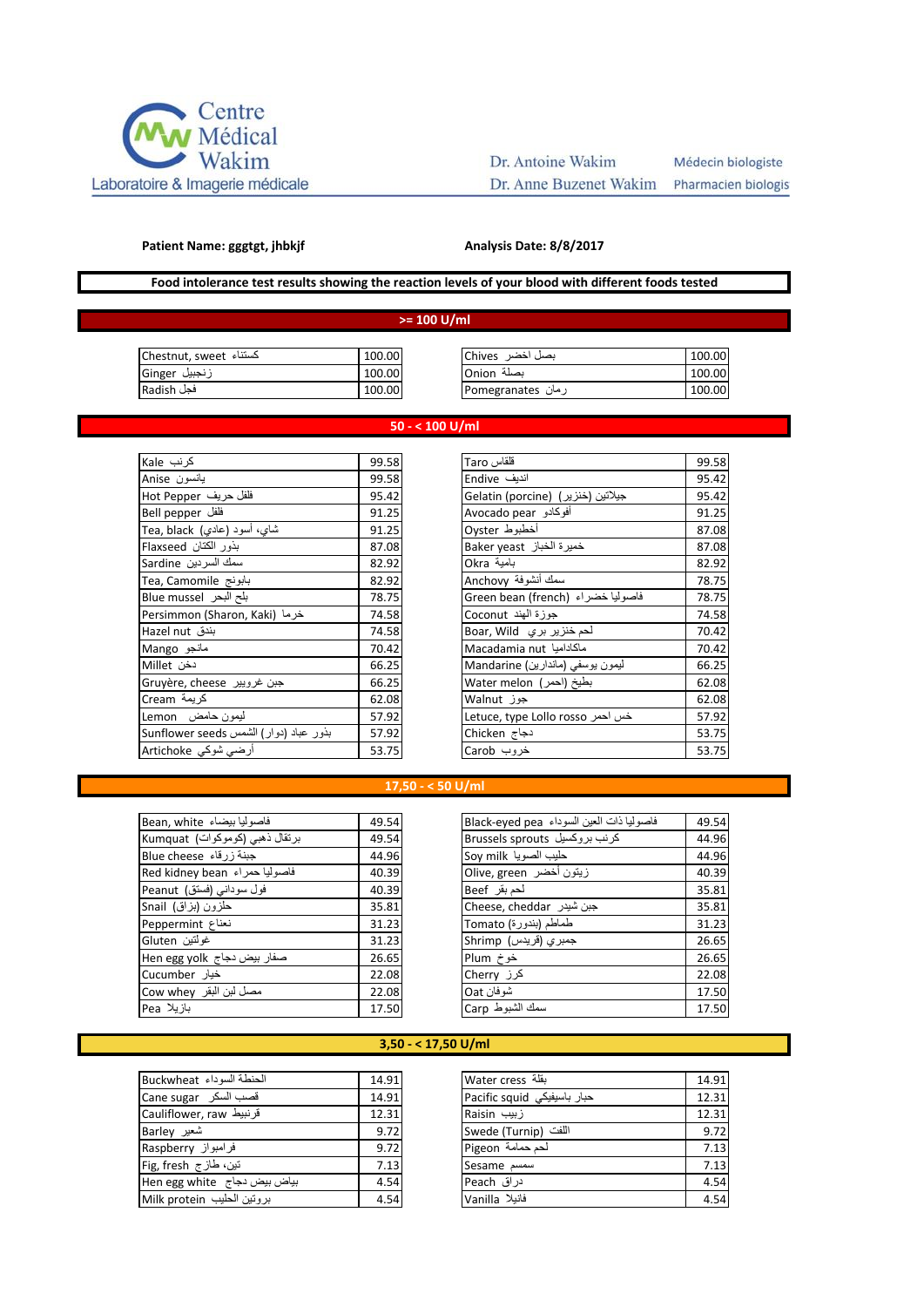| $0,70 - 3,50$ U/ml                      |                                          |  |
|-----------------------------------------|------------------------------------------|--|
| نبات الكبر Capers<br>Milk, cow حليب بقر | Pineapple أناناس<br>2.10<br>2.10<br>2.10 |  |
| $0,35 - 0,70$ U/ml                      |                                          |  |
| الشمندر Beet root<br>ورق الغار Bay leaf | عنب Grape<br>0.50<br>0.50<br>0.50        |  |
|                                         | $0 - 0,35$ U/ml                          |  |
| No foods matched this class             |                                          |  |
| www.numed.me                            | imed                                     |  |

Jounieh - Haret Sakhr - Imm Wakim - Tel/Fax: 09 - 916 806 Email: labwakim@gmail.com Website: centremedicalwakim.com